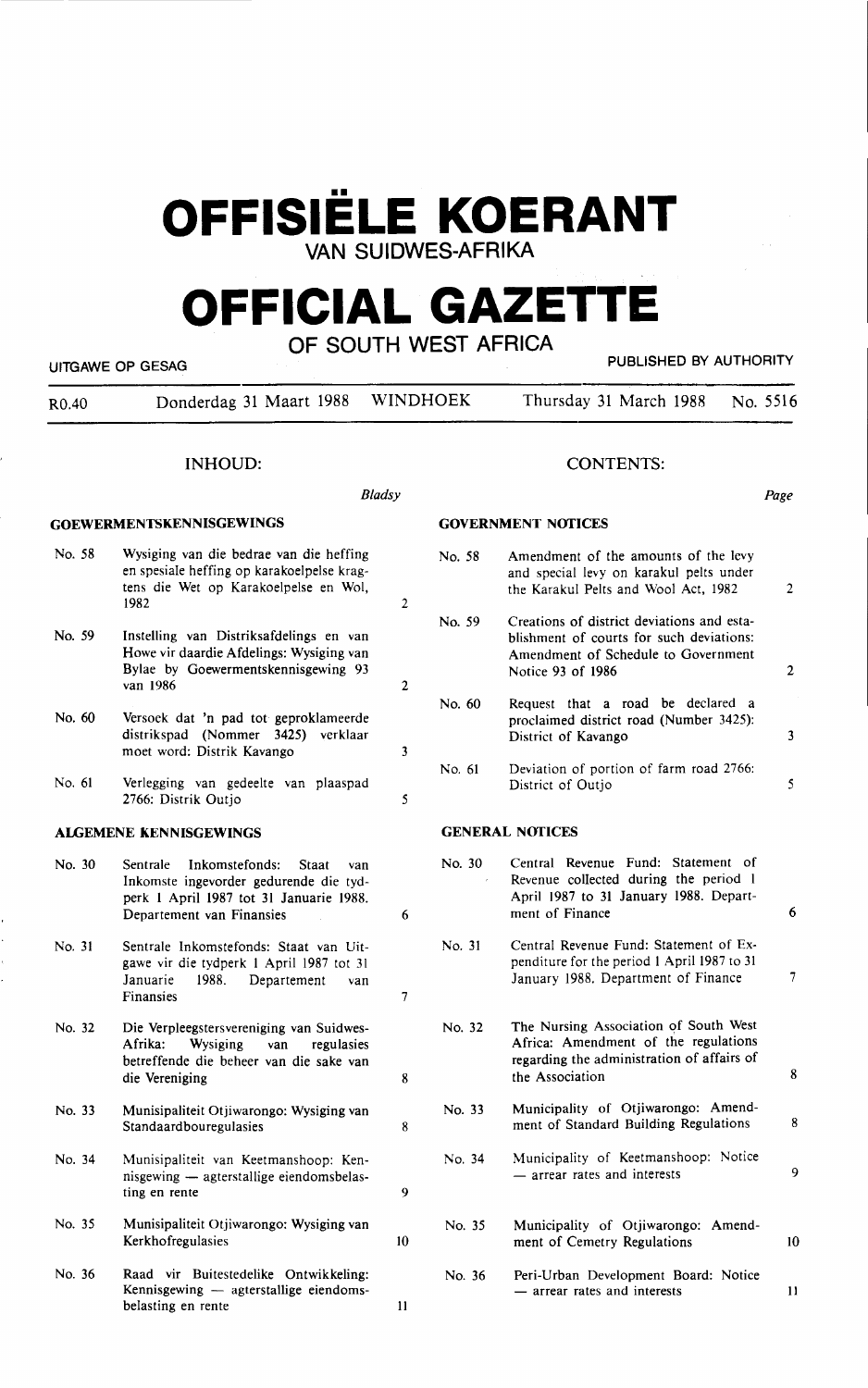### **Goewermentskennisgewings**

# **Government Notices**

### DEPARTEMENT VAN LANDBOU EN NATUURBEWARING

No. 58 1988

WYSIGING VAN DIE BEDRAE VAN DIE HEFFING EN SPESIALE HEFFING OP KA-RAKOELPELSE KRAGTENS DIE WET OP KARAKOELPELSE EN WOL, 1982

Kragtens artikel 18 van die Wet op Karakoelpelse en Wol, 1982 (Wet 14 van 1982), wysig ek hierby, op aanbeveling van die Karakoelraad van Suidwes-Afrika, met ingang van 1 April **1988,** die bedrae van die heffing en die spesiale heffing opgelê by Goewermentskennisgewing 60 van 1986, soos gewysig, deur in paragraaf 2 van die Bylae by genoemde Goewermentskennisgewing die bedrae "31,5c" en "128,5c" deur, onderskeidelik, die bedrae "35c" en "165c" te vervang.

JM DE **WET**  Minister van Landbou,<br>Waterwese en Seevisserye

Windhoek, 11 Maart 1988

### DEPARTEMENT VAN JUSTISIE

No. 59 1988

### INSTELLING **VAN** DISTRIKSAFDELINGS EN VAN HOWE VIR DAARDIE AFDELINGS: WYSIGING VAN BYLAE BY GOEWERMENTSKENNISGWING 93 VAN 1986

Kragtens artikel 2 van die Wet op Landdroshowe, 1944 (Wet 32 van 1944), wysig die Kabinet hierby die Bylae by Goewermentskennisgewing 93 van 1986 deur  $-$ 

(a) in die vierde kolom van paragraaf 1 (Distriksafdeling: Suide) na die plek "Derm," die plek "Gibeon,", na die plek "Gochas," die plek "Kalkrand," en na die plek "Oranjemund" die plek "Stampriet" in te voeg;

### **DEPARTMENT OF AGRICULTURE AND NATURE CONSERVATION**

No. 58 **1988** 

**AMENDMENT OF THE AMOUNTS OF THE LEVY AND SPECIAL LEVY ON KARAKUL PELTS UNDER** THE **KARAKUL** PELTS AND **WOOL ACT, 1982** 

Under section 18 of the Karakul Pelts and Wool Act, 1982 (Act 14 of 1982), I hereby amend, on the recommendation of the Karakul Board of South West Africa, with effect from 1 April 1988, the amounts of the levy and the special levy imposed by Government Notice 60 of 1986, as amended, by the substitution in paragraph 2 of the Schedule to the said Government Notice for the amount "31,5c" and "128,5c" of the amounts "35c" and "165c", respectively.

JM DE **WET** 

Minister of Agriculture, Water<br>Affairs and Sea Fisheries

Windhoek, 11 March 1988

### DEPARTMENT OF JUSTICE

No. 59 **1988** 

### CREATION OF DISTRICT DIVISIONS **AND**  ESTABLISHMENT OF COURTS FOR SUCH DIVISIONS: AMENDMENT OF SCHEDULE TO GOVERNMENT NOTICE 93 OF 1986

Under section 2 of the Magistrates' Courts Act, 1944 (Act 32 of 1944), the Cabinet hereby amends the Schedule to Government Notice 93 of 1986 -

(a) by the insertion in the fourth column of paragraph 1 (District Division: South) after the place "Derm," of the place "Gibeon,", after the place "Gochas," of the place "Kalkrand," and after the place "Oranjemund" of the place "Stampriet";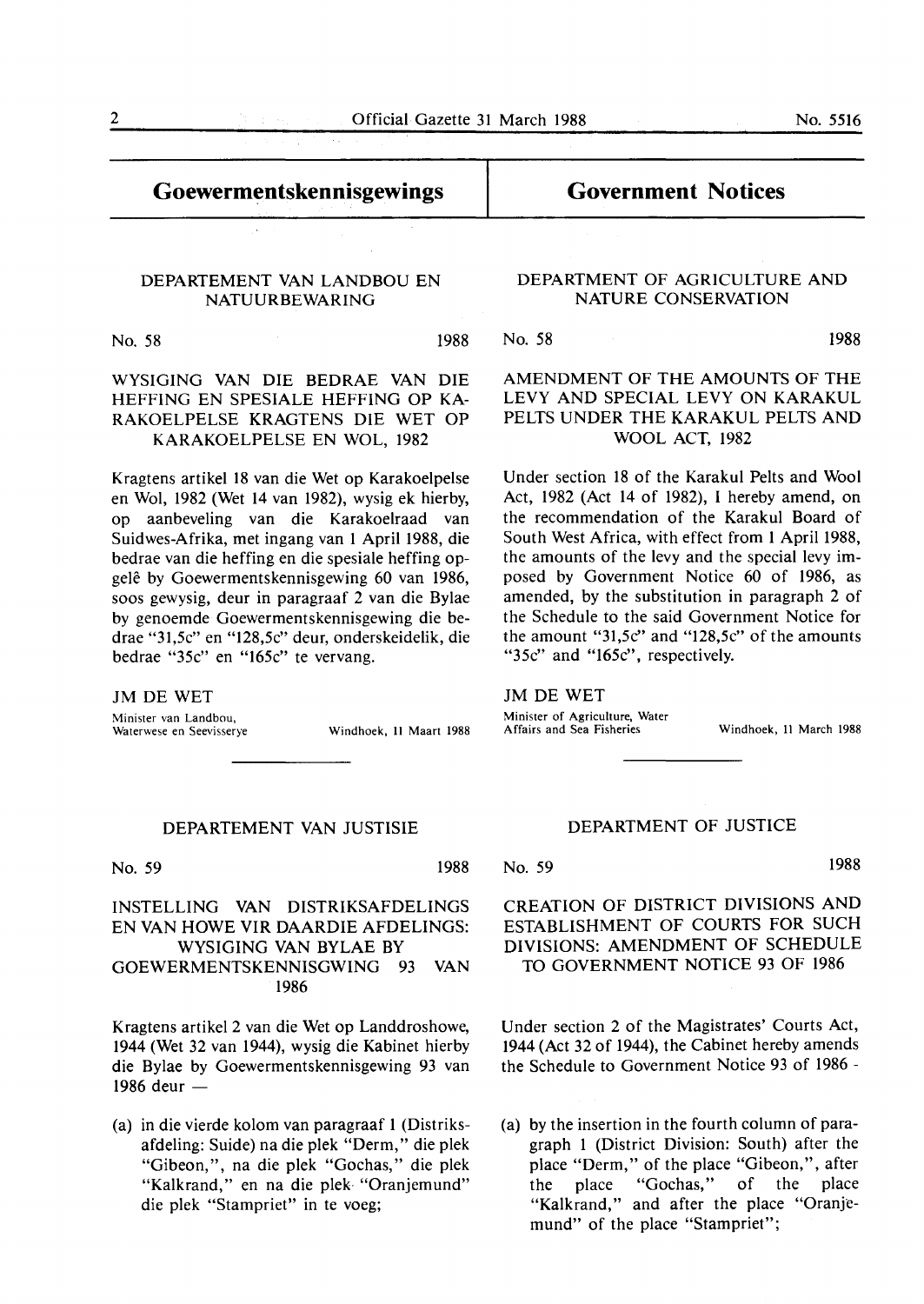- (b) (i) in die tweede kolom van paragraaf 2 (Distriksafdeling: Sentraal) die distrik "Oos-Caprivi," te skrap;
	- (ii) in die vierde kolom van paragraaf 2 (Distriksaf deling: Sentraal) die plek "Katima Mulilo," te skrap ; en
	- (iii) in die vierde kolom van paragraaf 2 (Distriksaf deling: Sentraal) na die plek ''Arandis," die plek "Dordabis,", na die plek "Karibib" die plek "Khorixas," en na die plek "Swakopmund," die plek "Uis," in te voeg; en
- (c) (i) in die tweede kolom van paragraaf 3 (Distriksafdeling: Noorde) die distrik "Damaraland," te skrap;
	- (ii) in die tweede kolom van paragraaf 3 (Distriksafdeling: Noorde) na die distrik "Omaruru," die distrik "Oos-Caprivi," in te voeg;
	- (iii) in die vierde kolom van paragraaf 3 (Distriksaf deling: Noorde) die plek "Khorixas," te skrap; en
	- (iv) in die vierde kolom van paragraaf 3 (Distriksafdeling: Noorde) na die plek "Grootfontein," die plekke "Kamaniab, Katima Mulilo," in te voeg.

Op las van die Kabinet

**M.K.** KATJIUONGUA

Voorsitter van die Kabinet Windhoek, 2 Maart 1988

### **DEPARTEMENT VAN VERVOER**

No. 60 1988

### **VERSOEK DAT 'N PAD TOT**  GEPROKLAMEERDE DISTRIKSPAD (NOMMER 3425) VERKLAAR MOET WORD: **DISTRIK KAVANGO**

lngevolge artikel 17(2) van die Ordonnansie op Paaie, 1972 (Ordonnansie 17 van 1972), word

- (b) (i) by the deletion in the second column of paragraph 2 (District Division: Central) of the district "Eastern Caprivi,";
	- (ii) by the deletion in the fourth column of paragraph 2 (District Division: Central) of the place "Katima Mulilo,"; and
	- (iii) by the insertion in the fourth column of paragraph 2 (District Division: Central) after the place "Arandis," of the place "Dordabis,", after the place "Karibib," of the place "Khorixas," and after the place "Swakopmund," of the place "Uis,"; and
- (c) (i) by the deletion in the second column of paragraph 3 (District Division: North) of the district "Damaraland,";
	- (ii) by the insertion in the second column of paragraph 3 (District Division: North) after the district "Omaruru," of the district "Eastern Caprivi,";
	- (iii) by the deletion in the fourth column of paragraph 3 (District Division: North) of the place "Khorixas,"; and
	- (iv) by the insertion in the fourth column of paragraph 3 (District Division: North) after the place "Grootfontein," of the places "Kamanjab, Katima Mulilo,".

By order of the Cabinet

**M.K. KATJIUONGUA**  Chairman of the Cabinet Windhoek, 2 March 1988

### DEPARTMENT OF TRANSPORT

No. 60 1988

### REQUEST **THAT A ROAD** BE DECLARED A PROCLAIMED DISTRICT ROAD (NUMBER 3425): DISTRICT OF KAVANGO

In terms of section 17(2) of the Roads Ordinance, 1972 (Ordinance 17 of 1972), it is hereby made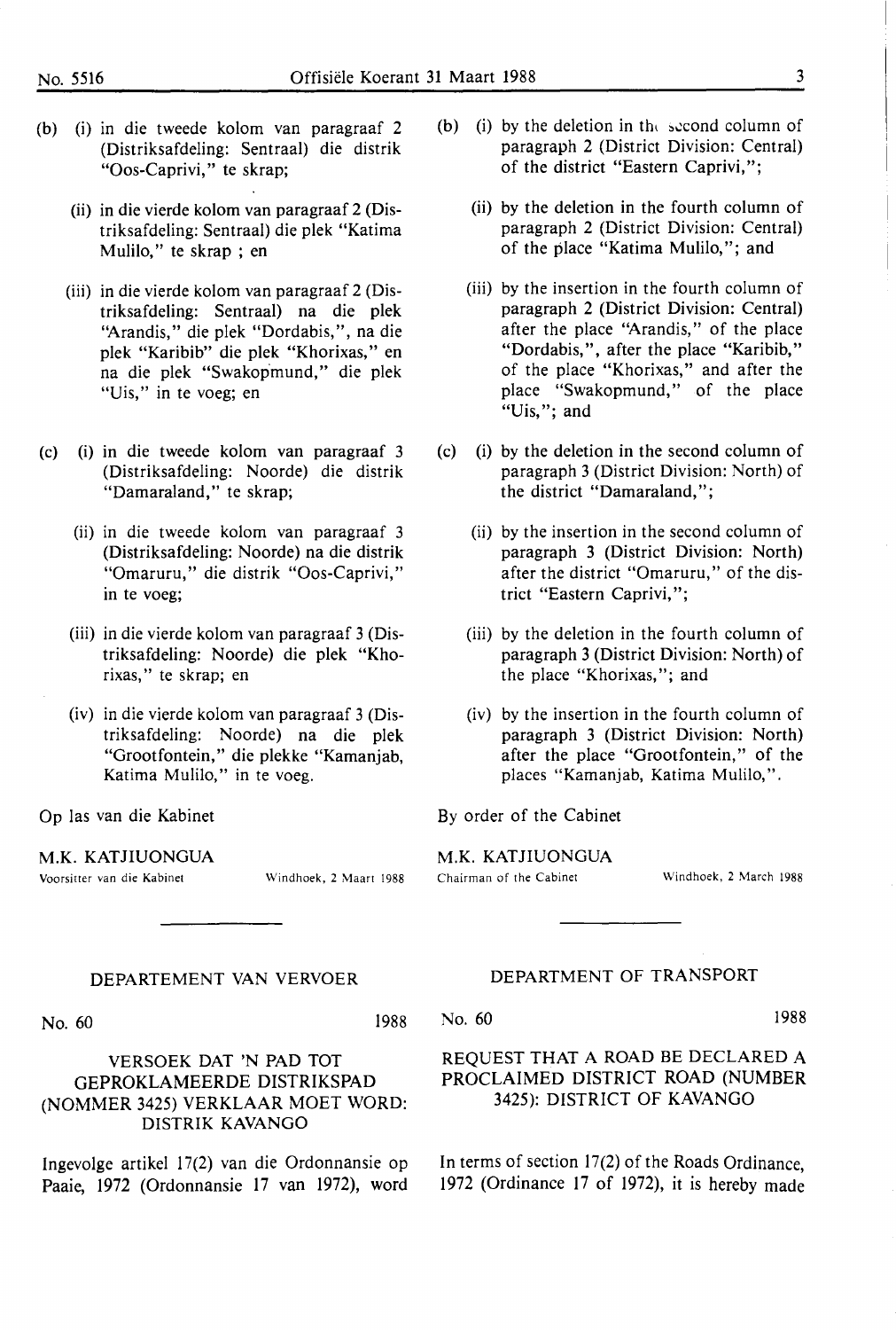hierby bekend gemaak dat die Padraad van Kavango versoek dat die pad wat in die Bylae beskryf en deur die simbole A-Al-B-C-D-E-F-G op sketskaart Pl397 aangetoon word, tot geproklameerde distrikspad (nommer 3425) verklaar moet word.

'n Afskrif van hierdie kennisgewing en genoemde sketskaart, synde 'n sketskaart van die betrokke streek waarop die pad waarop die versoek betrekking het en ander geproklameerde, ondergeskikte en privaatpaaie in daardie streek aangetoon word, sal vir die volle tydperk van dertig dae hieronder vermeld gedurende gewone kantoorure by die kantore van die Sekretaris van Vervoer, Windhoek, en die Paaiesuperintendent, **Rundu,** ter insae **beskikbaar wees.** 

Iedereen wat enige beswaar het teen bogemelde versoek word hiermee aangese om sy beswaar met die gronde waarop dit gebaseer is duidelik en in besonderhede daarin uiteengesit, skriftelik binne 'n tydperk van dertig dae vanaf die datum van publikasie van hierdie kennisgewing by die Voorsitter van Padrade, Privaatsak 12005, Ausspannplatz, 9000, in te die'n.

Die in hierdie kennisgewing bedoelde pad loop oor, en is in geheel gelee op, die gemeenskaplike grond van die Kavango's bedoel in artikel 32 van die Proklamasie op die Verteenwoordigende Owerheid van die Kavango's 1980 (Proklamasie AG. 26 van 1980).

### **BYLAE**

Van 'n punt (A op sketskaart Pl397) by die plek bekend as Karukuwisa algemeen wesnoordweswaarts en al meer noordnoordweswaarts tot op 'n punt (Al op sketskaart PI397); van daar algemeen noordnoordooswaarts en al meer noordwaarts tot op 'n punt (B op sketskaart Pl397); van daar algemeen ooswaarts en al meer oosnoordooswaarts tot op 'n punt (C op sketskaart Pl397) by die plek bekend as Ncushe; van daar algemeen wesnoordweswaarts tot op 'n punt (D op sketskaart Pl397); van daar algemeen noordwaarts en al meer noordnoordooswaarts oor die plekke bekend as Naingopo, Gowatjinga en Sapirama tot op 'n punt (E op sketskaart Pl397); van daar algemeen oossuidooswaarts tot op 'n punt (F op sketskaart P1397); van daar algemeen known that the Roads Board of Kavango requests that the road described in the Schedule and shown on sketch-map P1397 by the symbols A-Al-B-C-D-E-F-G, be declared a proclaimed district road (number 3425).

A copy of this notice and the said sketch-map, being a sketch-map of the area concerned on which the road to which the request refers and other proclaimed, minor and private roads in that area are shown, shall for the full period of thirty days mentioned below lie open to inspection at the offices of the Secretary for Transport, Windhoek, and the Roads Superintendent, Rundu, during normal office hours.

Every person having any objection to the abovementioned request is hereby commanded to lodge his objection in writing, with the grounds upon which it is based clearly and specifically therein stated, with the Chairman of Roads Boards, Private Bag 12005, Ausspannplatz, 9000, within a period of thirty days from the date of publication of this notice.

The road referred to in this notice runs across, and is entirely situated on, the communal land of the Kavangos referred to in section 32 of the Representative Authority of the Kavangos Proclamation, 1980 (Proclamation AG. 26 of 1980).

### **SCHEDULE**

From a point (A on sketch-map Pl397) at the place known as Karukuwisa generally west-northwestwards and more and more north-northwestwards to a point **(Al** on sketch-map Pl397); thence generally north-north-eastwards and more and more northwards to a point (B on sketchmap Pl397); thence generally eastwards and more and more east-north-eastwards to a point (C on sketch-map Pl397) at the place known as Ncushe; thence generally west-north-westwards to a point (D on sketch-map Pl 397); thence generally northwards and more and more north-north-eastwards through the places known as Naingopo, Gowatjinga· and Sapirama to a point (E on sketch-map Pl 397); thence generally east-south-eastwards to a point (F on sketch-map P1397); thence general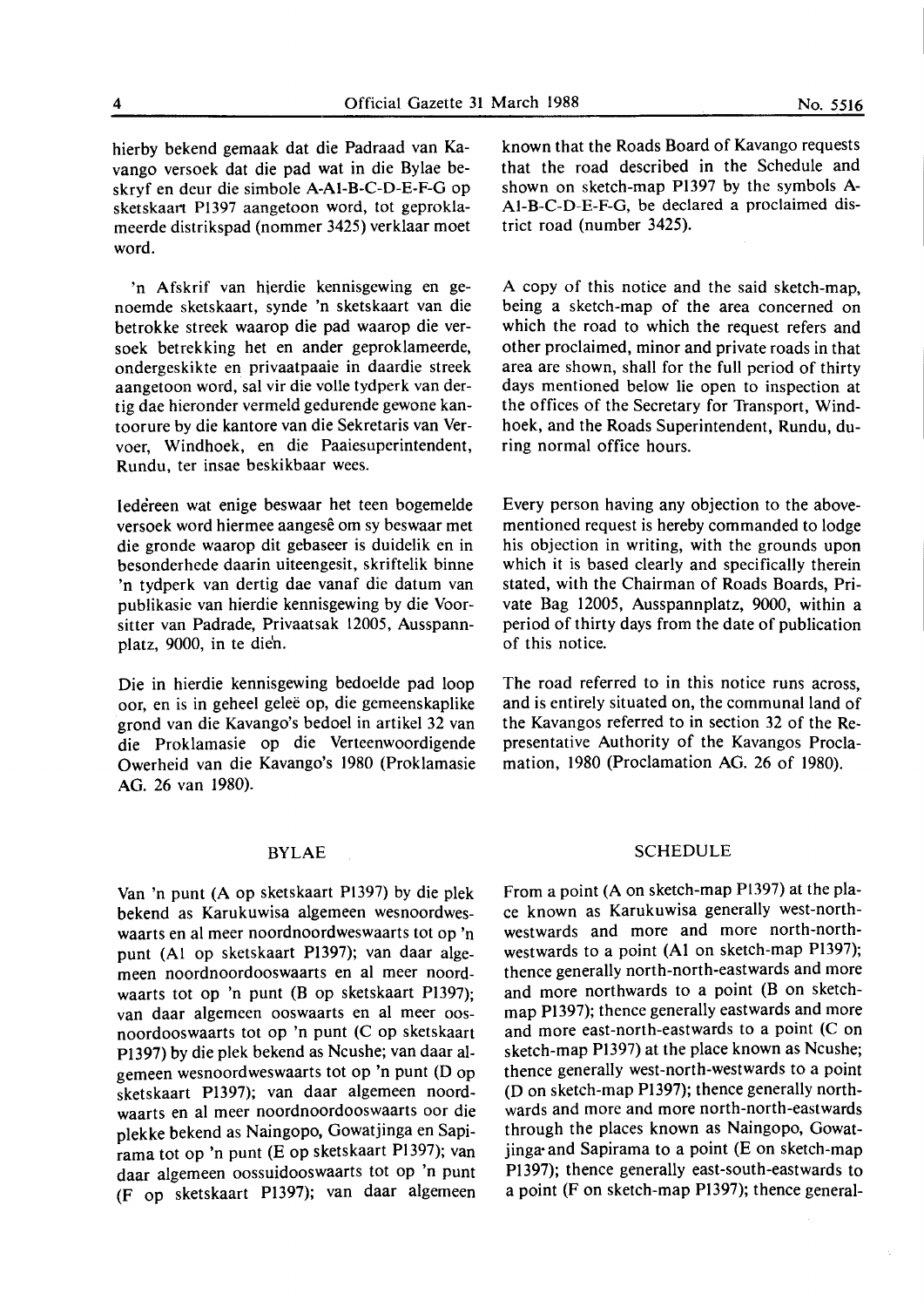noordwaarts tot op 'n punt (G op sketskaart Pl397) by die plek bekend as Ncaute.

ly northwards to a point (G.on sketch-map Pl397) at the place known as Ncaute.•

### DEPARTEMENT VAN VERVOER

No. 61 1988

### No. 61 1988

### DEVIATION OF PORTION OF FARM ROAD 2766: DISTRICT OF OUTJO

DEPARTMENT OF TRANSPORT

In terms of section 22(2) of the Roads Ordinance, 1972 (Ordinance 17 of 1972), it is hereby made known that the Minister of Transportation has under section 22(l)(c) of the said Ordinance, in the district of Outjo, deviated the portion of farm road 2766 described in paragraph (a) of the Schedule and shown on sketch-map Pl371 by the simbols Al-B, from the route so described and shown, to the route described in paragraph (b) of the Schedule and shown on sketch-map Pl371 by the symbols **A-B.** 

The said sketch-map shall at all times lie open to inspection at the office of the Secretary for Transport, Windhoek, during normal office hours.

### SCHEDULE

- (a) From a point (Al on sketch-map Pl371) on main road 65 on the farm Straussenheim 134 genereally north-north-eastwards across the said farm to a point (B on sketch-map P1371) on the said farm.
- (b) From a point (A on sketch-map Pl371) on main road 65 on the farm Straussenheim 134 generally northwards across the said farm to a point (B on sketch-map Pl37l) on the said farm.

## VERLEGGING VAN GEDEELTE VAN **PLAASPAD** 2766: **DISTRIK** OUTJO

Ingevolge artikel 22(2) van die Ordonnansie op Paaie, 1972 (Ordonnansie 17 van 1972), word hierby bekend gemaak dat die Minister van Vervoerwese kragtens artikel 22(l)(c) van genoemde Ordonnansie, in die distrik Outjo, die gedeelte van plaaspad 2766 wat in paragraaf (a) van die Bylae beskryf en deur die simbole Al-Bop sketskaart Pl37l aangetoon word, verle het van die roete aldus beskryf en aangetoon, na die roete wat in paragraaf (b) van die Bylae beskryf en deur die simbole A-Bop sketskaart Pl371 aangetoon word.

Genoemde sketskaart is te alle tye gedurende gewone kantoorure by die kantoor van die Sekretaris van Vervoer, Windhoek, ter insae beskikbaar.

### BYLAE

- (a) Van 'n punt (Al op sketskaart Pl371) op grootpad *65* op die plaas Straussenheim 134 algemeen noordnoordooswaarts oor genoemde plaas tot op 'n punt (B op sketskaart Pl37l) op genoemde plaas.
- (b) Van 'n punt (A op sketskaart Pl371) op grootpad 65 op die plaas Straussenheim 134 algemeen noordwaarts oor genoemde plaas tot op 'n punt (B op sketskaart Pl37l) op genoemde plaas.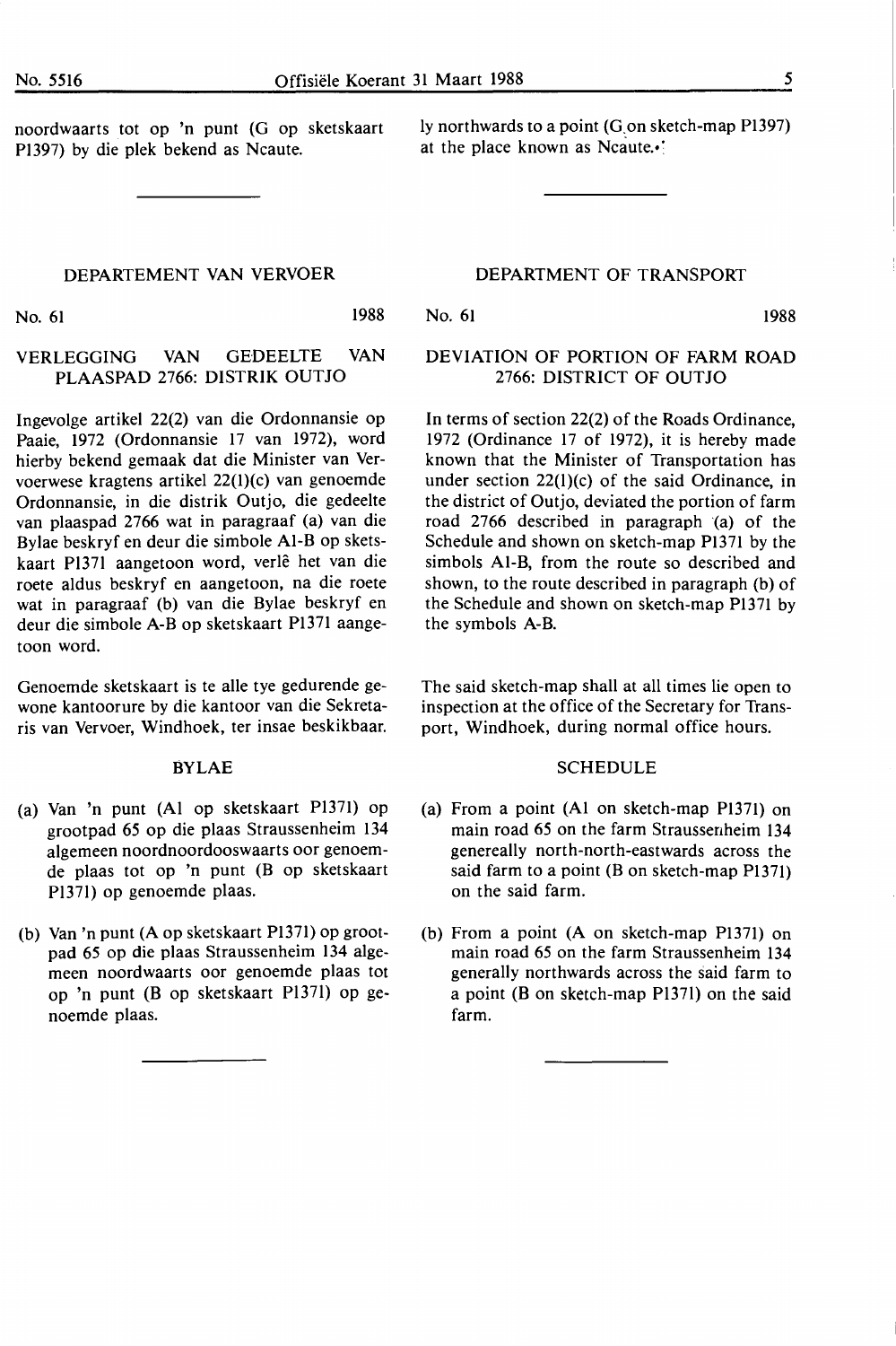**Gazette 3.<br>BS** l<br>
1988

# z p *V, V,*  0\ -

886I

### SENTRALE INKOMSTEFONDS

### STAAT VAN INKOMSTE INGEVORDER GEDURENDE DIE TYDPERK <u>1 APRIL 1987</u> TOT 31 JANUARIE 1988

### DEPARTEMENT VAN FINANSIES, WINDHOEK

### TO 31 JANUARY 1988 DEPARTMENT OF FINANCE, WINDHOEK

STATEMENT OF REVENUE COLLECTED DURING THE PERIOD 1 APRIL 1987

CENTRAL REVENUE FUND

| INK OMSTEHOOF                                                                                                                                 | <b>BEGROTING</b><br><b>ESTIMATE</b><br>1987/88                                    | TOTAAL 1 APRIL TOT 31 JANUARIE<br>TOTAL 1 APRIL TO 31 JANUARY<br>1987/88<br>1986/87 |                                                                                   | HEAD OF REVENUE                                                                                                                             |                          |
|-----------------------------------------------------------------------------------------------------------------------------------------------|-----------------------------------------------------------------------------------|-------------------------------------------------------------------------------------|-----------------------------------------------------------------------------------|---------------------------------------------------------------------------------------------------------------------------------------------|--------------------------|
|                                                                                                                                               | R                                                                                 | R                                                                                   | R                                                                                 |                                                                                                                                             |                          |
| Inkomste uit eie Bronne:                                                                                                                      |                                                                                   |                                                                                     |                                                                                   | Revenue from own Sources:                                                                                                                   |                          |
| Belasting en Regte<br>Leningsverhalings   <br>Lisensies<br>Boetes en Verbeurdverklarings   <br>Departementele Inkomste   <br>Doeane en Aksyns | 600 020 000<br>20 232 000<br>7 810 000<br>2 300 000<br>165 840 000<br>350 000 000 | 494 809 372<br>16 144 835<br>1 435 328<br>2 201 029<br>157 169 045<br>291 000 000   | 457 733 467<br>20 183 477<br>1 252 704<br>2 031 479<br>138 065 530<br>291 000 000 | Tax and Duties<br>Loan Recoveries<br>Licences<br>Fines and Forfeitures<br>Departmental Revenue<br>Customs and Excise                        |                          |
| TOTAAL : INKOMSTE UIT EIE BRONNE    1 146 202 000                                                                                             |                                                                                   | 962 759 609                                                                         | 910 266 657                                                                       | TOTAL : REVENUE FROM OWN SOURCES                                                                                                            | 8861                     |
| Inkomste uit ander Bronne:                                                                                                                    |                                                                                   |                                                                                     |                                                                                   | Revenue from other Sources:                                                                                                                 |                          |
| Bydrae deur die Regering van die<br>Republiek van Suid-Afrika<br>Bydrae deur die Administrasie vir<br>Blankes<br>Lenings aangegaan te word    | 308 000 000<br>135 020 000                                                        | 219 697 000<br>65 934 690                                                           | 359 199 998<br>25 311 666                                                         | Contribution by the Government of the<br>Republic of South Africa<br>Contribution by the Administration for<br>Whites<br>Loans to be raised | $\mathsf{S}$<br>$\infty$ |
| TOTAAL : INKOMSTE UIT ANDER BRONNE                                                                                                            | 443 020 000                                                                       | 285 631 690                                                                         | 384 511 664                                                                       | TOTAL : REVENUE FROM OTHER SOURCES                                                                                                          |                          |
| TOTALE INKOMSTE    1 589 222 000                                                                                                              |                                                                                   | 1 248 391 299                                                                       | 1 294 778 321                                                                     | TOTAL REVENUE                                                                                                                               |                          |
|                                                                                                                                               |                                                                                   |                                                                                     |                                                                                   |                                                                                                                                             |                          |

**Als (JQ** -**(0** 

**mene** 

 $\frac{1}{\sqrt{2}}$ **(JQ 00** -·

 $\lim_{\alpha \to 0} g_\alpha$ 

General

**Notices** 

**z**  *9*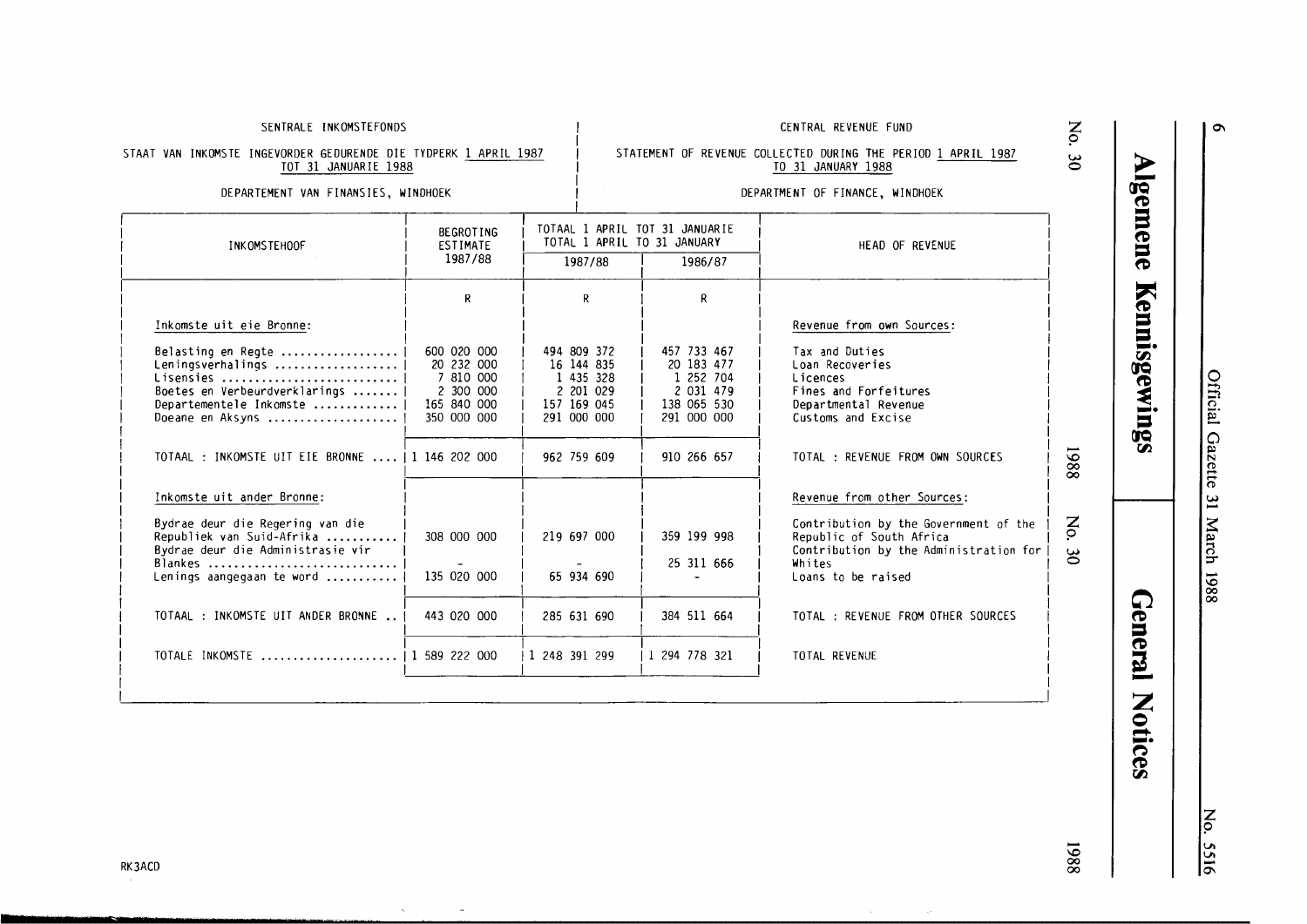### SENTRALE INKOMSTEFONDS CENTRAL REVENUE FUND

STAAT VAN UITGAWE VIR DIE TYDPERK 1 APRIL 1987 TOT 31 JANUARIE 1988

### DEPARTEMENT VAN FINANSIES, WINDHOEK

### DEPARTMENT OF FINANCE, WINDHOEK

STATEMENT OF EXPENDITURE FOR THE PERIOD 1 APRIL 1987 TO 31 JANUARY 1988

| <b>BEGROTINGSPOS</b>                                                                                                                                                                                                                                                                                                                                                                                                                                                                                                                                                     | <b>BEGROTING</b><br><b>ESTIMATE</b>                                                                                                                                                                                                                                                     | TOTAL 1 APRIL TO 31 JANUARY                                                                                                                                                                                                                                         | TOTAAL 1 APRIL TOT 31 JANUARIE                                                                                                                                                                                                                                                            | VOTE                                                                                                                                                                                                                                                                                                                                                                                                                                                                  |
|--------------------------------------------------------------------------------------------------------------------------------------------------------------------------------------------------------------------------------------------------------------------------------------------------------------------------------------------------------------------------------------------------------------------------------------------------------------------------------------------------------------------------------------------------------------------------|-----------------------------------------------------------------------------------------------------------------------------------------------------------------------------------------------------------------------------------------------------------------------------------------|---------------------------------------------------------------------------------------------------------------------------------------------------------------------------------------------------------------------------------------------------------------------|-------------------------------------------------------------------------------------------------------------------------------------------------------------------------------------------------------------------------------------------------------------------------------------------|-----------------------------------------------------------------------------------------------------------------------------------------------------------------------------------------------------------------------------------------------------------------------------------------------------------------------------------------------------------------------------------------------------------------------------------------------------------------------|
|                                                                                                                                                                                                                                                                                                                                                                                                                                                                                                                                                                          | 1987/88                                                                                                                                                                                                                                                                                 | 1987/88                                                                                                                                                                                                                                                             | 1986/87                                                                                                                                                                                                                                                                                   |                                                                                                                                                                                                                                                                                                                                                                                                                                                                       |
|                                                                                                                                                                                                                                                                                                                                                                                                                                                                                                                                                                          | R                                                                                                                                                                                                                                                                                       | R                                                                                                                                                                                                                                                                   | R.                                                                                                                                                                                                                                                                                        |                                                                                                                                                                                                                                                                                                                                                                                                                                                                       |
| 1.<br>$0$ werheidsake<br>2.<br>Finansies<br>Statutêre Bedrag<br>3.<br>Burgersake en Mannekrag<br>4.<br>Nasionale Opvoeding<br>5.<br>Ekonomiese Sake<br>6.<br>Justisie<br>Statutêre Bedrag<br>Landbou en Natuurbewaring<br>7.<br>8.<br>Nasionale Gesondheid en Welsyn<br>9.<br>Waterwese<br>Sentrale Personeelinstelling<br>10.<br>11.<br>Pos- en Telekommunikasiewese<br>12.<br>Vervoer<br>13.<br>Verdediging<br>14.<br>Polisie<br>15.<br>Ouditeur-generaal<br>16.<br>Bystand aan Owerhede<br>17.<br>Nasionale Intelligensie<br>18.<br>Verbetering van Diensvoorwaardes. | 63 352 000<br>128 206 000<br>197 564 000<br>115 755 000<br>102 969 000<br>118 579 000<br>13 378 000<br>767 000<br>50 207 000<br>84 333 000<br>78 696 000<br>8 876 000<br>76 078 000<br>103 719 000<br>204 274 000<br>138 017 000<br>1 470 000<br>417 878 000<br>4 582 000<br>68 260 000 | 37 838 216<br>90 926 444<br>158 495 414<br>64 004 872<br>80 882 667<br>86 181 263<br>11 631 537<br>633 309<br>35 074 010<br>70 951 352<br>59 446 650<br>4 691 767<br>54 013 443<br>74 793 900<br>110 746 862<br>91 063 379<br>1 188 334<br>318 625 575<br>3 818 331 | 36 055 191<br>83 628 858<br>153 602 743<br>68 889 646<br>67 210 307<br>22 501 016<br>8 950 078<br>460 030<br>29 748 895<br>57 682 343<br>49 860 902<br>3 827 506<br>48 092 347<br>62 165 010<br>85 947 057<br>90 733 373<br>806 778<br>261 285 324<br>$\qquad \qquad \blacksquare$<br>634 | Governmental Affairs<br>Finance<br>Statutory Amount<br>Civic Affairs and Manpower<br>National Education<br>Economic Affairs<br>Justice<br>Statutory Amount<br>Agriculture and Nature Conservation<br>National Health and Welfare<br>Water Affairs<br>Central Personnel Institution<br>Posts and Telecommunications<br>Transport<br>Defence<br>Police<br>Auditor General<br>Assistance to Authorities<br>National Intelligence<br>Improvement of Conditions of Service |
| Betaling by wyse van grasie $\ldots$ .<br><b>TOTAAL</b>                                                                                                                                                                                                                                                                                                                                                                                                                                                                                                                  | 1 976 960 000                                                                                                                                                                                                                                                                           | 12 995<br>1 355 020 320                                                                                                                                                                                                                                             | 36 093<br>1 131 484 131                                                                                                                                                                                                                                                                   | Payment by way or grace<br>TOTAL                                                                                                                                                                                                                                                                                                                                                                                                                                      |

z *9*  w

 $1988$ 

z *9* 

**w**  -

 $\overline{\phantom{0}}$ 

 $1988$ 

**RK3ACD**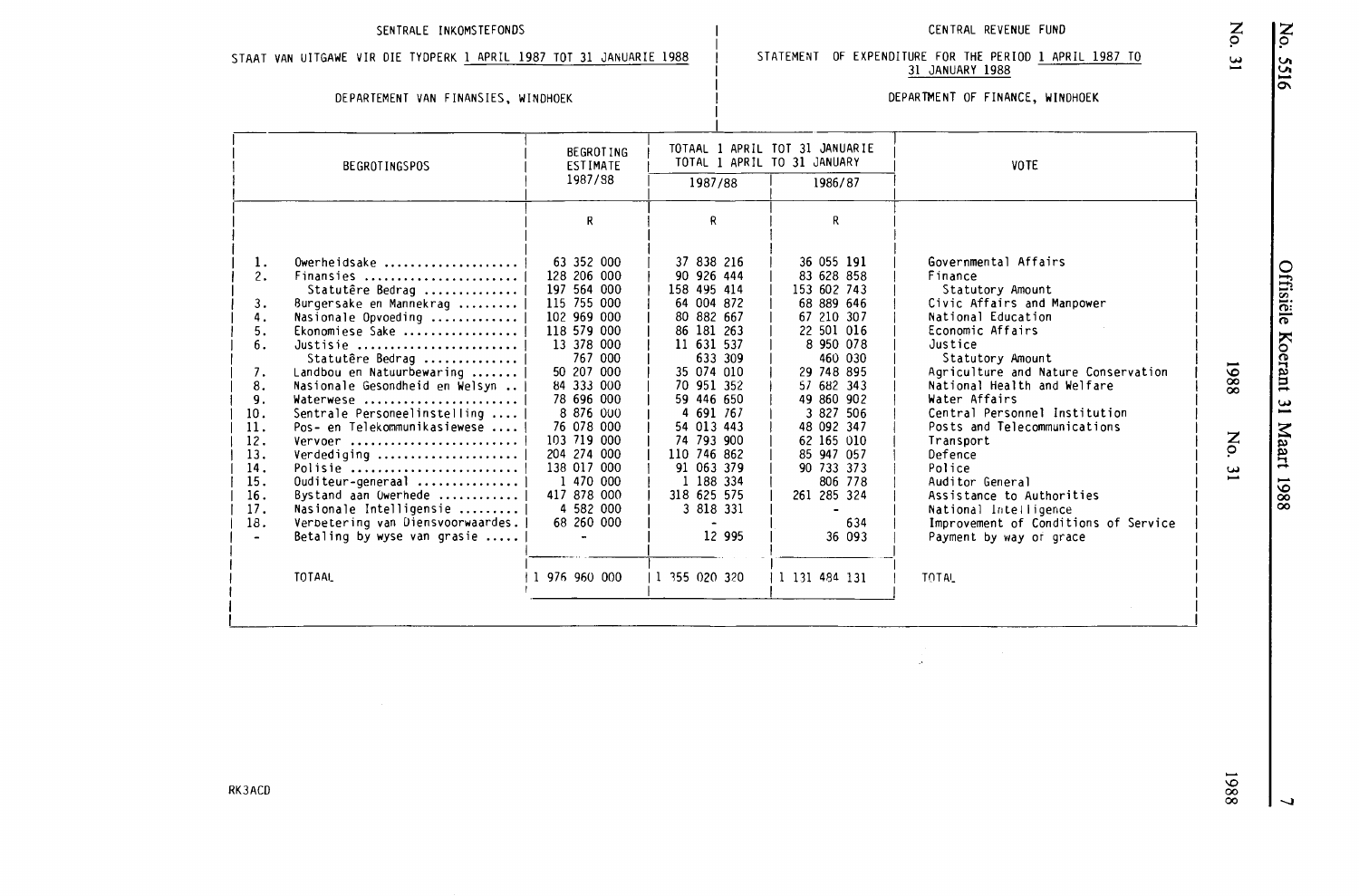No. 32 1988

### DIE VERPLEEGSTERSVERENIGING VAN SUIDWES-AFRIKA:

### WYSIGING VAN REGULASIES BETREF-FENDE DIE BEHEER VAN DIE SAKE VAN DIE VERENIGING

Die bestuur van die Verpleegstersvereniging van Suidwes-Afrika het, met die goedkeuring van die Kabinet, kragtens artikel 12 van die Wet op die Verpleegstersvereniging van Suidwes-Afrika, 1979 (Wet 14 van 1979), met ingang van 1 April 1988, die regulasies afgekondig by Algemene Kennisgewing 2 van 1980 verder gewysig deur in regulasie 4(1) die bedrae "Rl5,00", "RI0,00", "R6,00", "RI0,00" en "R5,00" deur, onderskeidelik, die bedrae "R40,00", "R25,00", "Rl5,00", "R25,00" en "RI0,00", te vervang.

No. 33 1988

### **MUNISIPALITEIT OTJIWARONGO: WYSIG-ING VAN STANDAARDBOUREGULASIES**

Die Raad van die Munisipaliteit Otjiwarongo het kragtens artikel 242 van die Munisipale Ordonnansie 1963 (Ordonnansie 13 van 1963), die Standaardbouregulasies afgekondig by Goewermentskennisgewing R.1830 van 1970, en van toepassing gemaak op genoemde munispaliteit by Goewermentskennisgewing 7 van 1975, verder gewysig soos in die Bylae uiteengesit.

Genoemde wysigings is deur die Minister van Plaaslike Owerhede en Burgersake goedgekeur kragtens artikel 243 van genoemde Munisipale Ordonnansie 1963.

### BYLAE

Aanhangsel A by Hoofstuk 12 word hierby gewysig -

- (a) deur in item B l(a) die bedrag "R2,75" deur die bedrag "R4,00" te vervang;
- (b) deur in item B l(b) die bedrag "R2,75" deur die Bedrag "R4,00" te vervang;

No.32 1988

### **THE NURSING ASSOCIATION OF SOUTH WEST AFRICA:**

### **AMENDMENT** OF THE **REGULATIONS REGARDING THE ADMINISTRATION OF AFFAIRS OF THE ASSOCIATION**

The management of the Nursing Association of South West Africa has, with the approval of the Cabinet, under section 12 of the Nursing Association of South West Africa Act, 1979 (Act 14 of 1979), with effect from 1 April 1988, further amended the regulations promulgated under General Notice 2 of 1980 by the substitution in regulation 4(1) for the amounts "Rl5,00", "RI0,00", "R6,00", "Rl0,00" and "R5,00" of the amounts "R40,00", "R25,00", "Rl5,00", "R25,00" and "R10,00", respectively.

No. 33 1988

### MUNICIPALITY OF OTJIWARONGO: AMENDMENT OF STANDARD BUILDING REGULATIONS

The council of the Municipality of Otjiwarongo has under section 242 of the Municipal Ordinance, 1963 (Ordinance 13 of 1963), further amended the Standard Building Regulations promulgated under Government Notice R.1830 of 1970, and applied to the said muncipality by Government Notice 7 of 1975 as set out in the Schedule.

The said amendments have been approved by the Minister of Local Government and Civic Affairs under section 243 of the said Municipal Ordinance, 1963.

### **SCHEDULE**

Appendix A to Chapter 12 is hereby amended -

- (a) by the substitution in item B l(a) for the amount "R2,75" of the amount "R4,00";
- (b) by the substitution in item B l(b) for the amount "R2,75" of the amount "R4,00";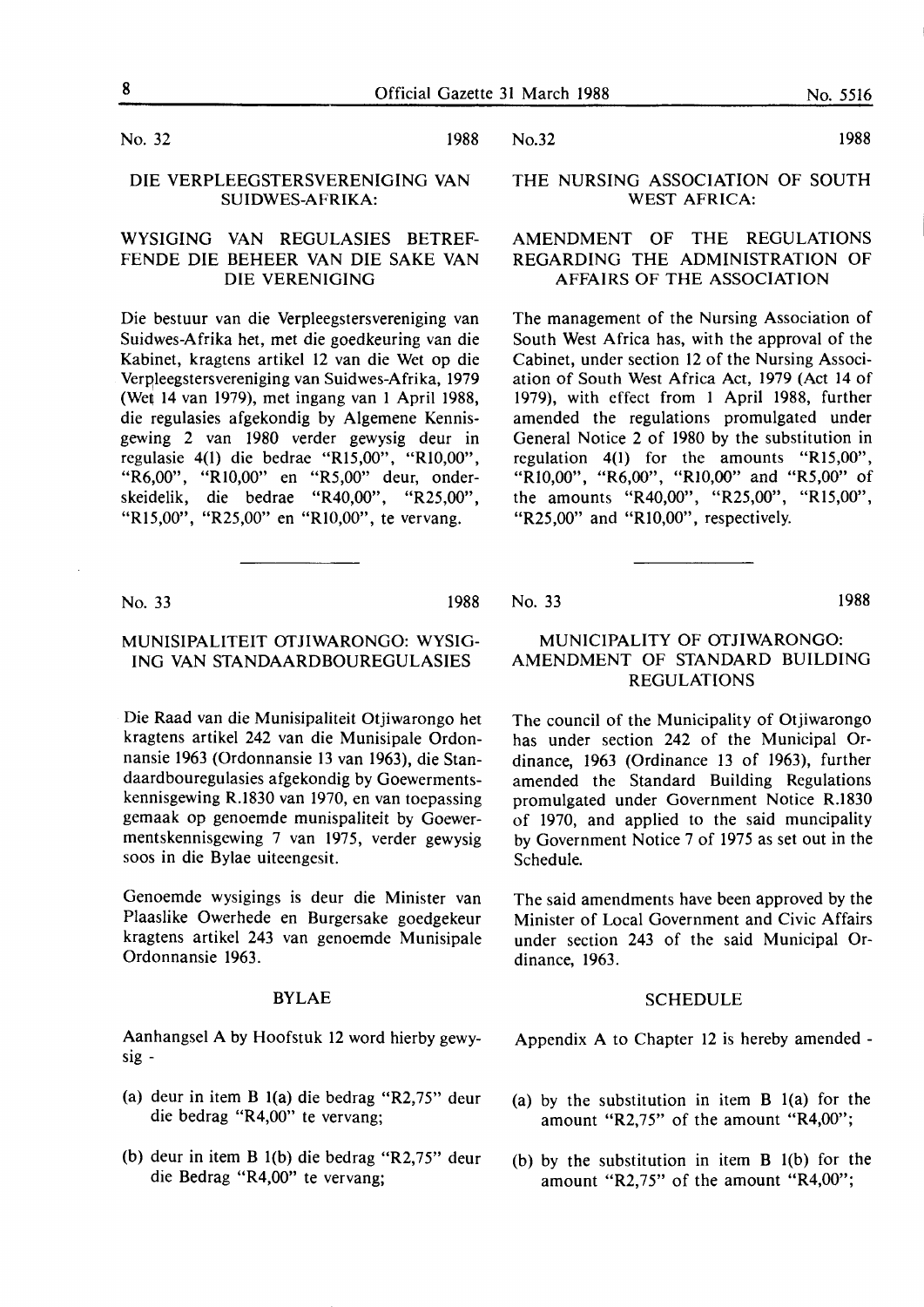- (c) deur in item B l(c) die bedrag "R2,75" deur die bedrag "R4,00" te vervang;
- (d) deur in item B l(d) die bedrag "R2,75" deur die bedrag "R4,00" te vervang;
- (e) deur in item B l(e) die bedrag "R2,50" deur die bedrag "R4,00" te vervang;
- (f) deur in item B l(f) die bedrag "R8,75" deur die bedrag "Rl0,00" te vervang;
- (g) deur in item B l(g) die bedrag "R4,10" deur die bedrag "R6,00" te vervang;
- (h) deur in item B l(h) die bedrag "Rl0,50" deur die bedrag "Rl2,00" te vervang;
- (i) deur in items B  $1(j)(i)$  en B  $1(j)$  (ii) die bedrag "R2,00" deur die bedrag "R3,50" te vervang;
- (j) deur in item B l(k) die bedrag "R2,50", oral waar dit voorkom, deur die bedrag "R4,50" te vervang; en
- (k) deur in paragraaf C 2(a) die bedrag "Rl5,00" deur die bedrag "R20,00" te vervang.

No. 34 1988

## MUNISIPALITEIT VAN KEETMANSHOOP KENNISGEWING

Kennis geskied hiermee Kragtens Artikel 171(1) van die Munisipale Ordonnansie Nr 13 van 1963, soos gewysig, aan die ondergenoeme persoon wat die geregistreerde eienaar van die ondervermelde erf is, dat die erf verkoop sal word ter verhaling van agterstallige eiendomsbelasting en rente indien u sou nalaat om dit te betaal binne drie (3) maande vanaf datum van die laaste publikasie hiervan.

| Geregistreerde Erf Nr    |                      | Grootte<br><b>VK</b> meter |
|--------------------------|----------------------|----------------------------|
| MW Neuneier 281          | Keetmanshoop<br>Dorp | 2381                       |
| <b>ROONZAAIER</b><br>D I |                      |                            |

P.J. BOONZAAIE STADSKLERK

- (c) by the substitution in item B l(c) for the amount "R2,75" of the amount "R4,00";
- (d) by the substitution in item B l(d) for the amount "R2,75" of the amount "R4,00";
- (e) by the substitution in item B l(e) for the amount "R2,50" of the amount "R4,00";
- (f) by the substitution in item B l(f) for the amount "R8,75" of the amount "Rl0,00";
- (g) by the substitution in item  $B_1(g)$  for the amount "R4,10" of the amount "R6,00";
- (h) by the substitution in item B l(h) for the amount "Rl0,50" of the amount "R12,00";
- (i) by the substitution in item  $B_1(j)(i)$  and  $B_2$  $l(j)(ii)$  for the amount "R2,00" of the amount "R3,50";
- (i) by the substitution in item  $B_1(k)$  for the amount "R2,50", wherever it appears, of the amount "R4,50"; and
- (k) by the substitution in paragraph  $C$  2(a) for the amount "R15,00" of the amount "R20,00".

No. 34 1988

### MUNICIPALITY OF KEETMANSHOOP NOTICE

Notice is hererby given in terms of Section 171(1) of the Municipal Ordinance No 13 of 1963 as amended to the following registered owner that the undermentioned property will be sold to recover arrear rates and interest should it not be paid within three (3) months from the date of the last publication hereof.

| Registered<br>owner                  | Erf No                   | Area Square<br>Meter |  |  |
|--------------------------------------|--------------------------|----------------------|--|--|
| MW Neuneier 281                      | Keetmanshoop<br>Township | 2381                 |  |  |
| P.J. BOONZAAIER<br><b>TOWN CLERK</b> |                          |                      |  |  |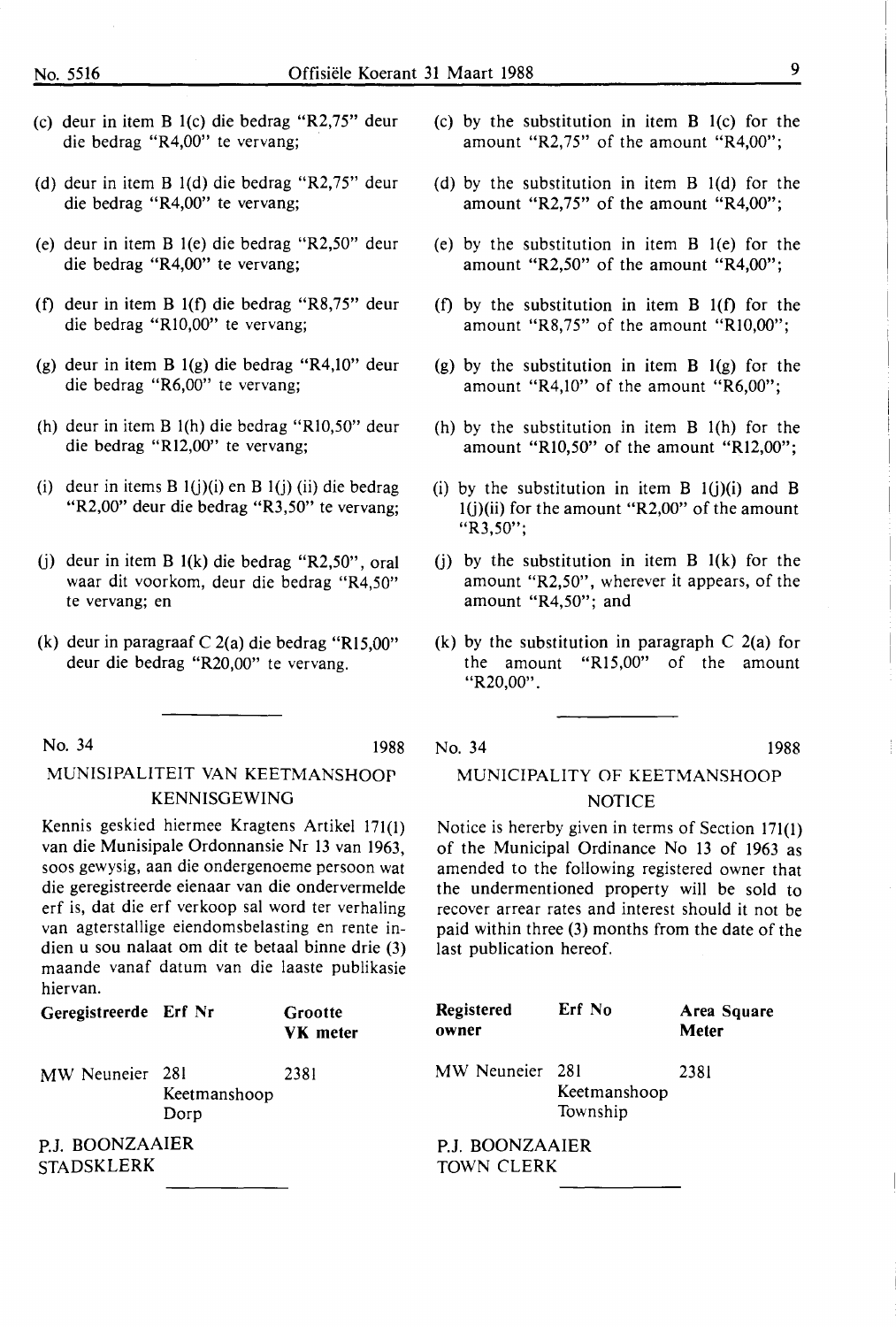No. 35 1988

### MUNISIPALITEIT OTJIWARONGO: **WYSIGING VAN KERKHOFREGULASIES**

Die Raad van die Munisipaliteit Otjiwarongo het kragtens artikel 242 van die Munispale Ordonnansie 1963 (Ordonnansie 13 van 1963) die regulasies afgekondig by Goewermentskennisgewing 101 van 1942, verder gewysig soos in die Bylae uiteengesit.

Genoemde wysigings is deur die Minister van Plaaslike Owerhede en Burgersake goedgekeur kragtens artikel 243 van die genoemde Munisipale Ordonnansie 1963.

### BYLAE

Bylae C word hierby gewysig -

- (a) deur in subparagraaf 1 die bedrag "R40,00" deur die bedrag "Rl20,00" te vervang;
- (b) deur in subparagrawe 2A en 2B die bedrae "R35,00" en "R25,00" deur, onderskeidelik, die bedrae "RI50,00" en "RI00,00" te vervang;
- (c) deur subparagraaf 2C deur die volgende subparagraaf te vervang:
	- "2C. Tarief vir opgrawe van lyke:

Heropening en heropvulling van graf, oorplasing en herbegrawing in nuutvoorbereide graf:

- (a) deur gemagtigde persone per graf R30,00
- (b) deur die munisipaliteit per graf R250,00",

en

(d) deur in subparagrawe 3(a) en 3(c) die bedrae "R0,50" en "R0,25" deur, onderskeidelik, die bedrae "Rl,50" en "Rl,50" te vervang.

No. 35 1988

### **MUNICIPALITY** OF **OTJIWARONGO: AMENDMENT OF CEMETERY REGULATIONS**

The council of the Municpality of Otjiwarongo has under section 242 of the Municipal Ordinance, 1963 (Ordinance 13 of 1963), further amended the regulations promulgated under Government Notice 101 of 1942, as set out in the Schedule.

The said amendments have been approved by the Minister of Local Government and Civic Affairs under section 243 of the said Municipl Ordinance, 1963.

### SCHEDULE

Schedule C is hereby amended -

- (a) by the substitution in subparagraph 1 for the amount **"R40,00"** of the amount **"Rl20,00";**
- (b) by the substitution in subparagraphs 2A and 2B for the amounts "R35,00" and "R25,00" of the amounts "Rl50,00" and "RI00,00", respectively;
- (c) by the substitution for subparagraph 2C of the following subparagraph:

"2C. Fees for exhumation of bodies:

Re-opening and re-filling grave, transferring and interring in a freshlyprepared grave:

- (a) by authorised persons per grave R30,00
- (b) by the municipality per grave R250,00";

and

(d) by the substitution in subparagraphs  $3(a)$  and 3(c) for the amounts "R0,50" and "R0,25" of the amounts "Rl,50" and "Rl,50", respectively.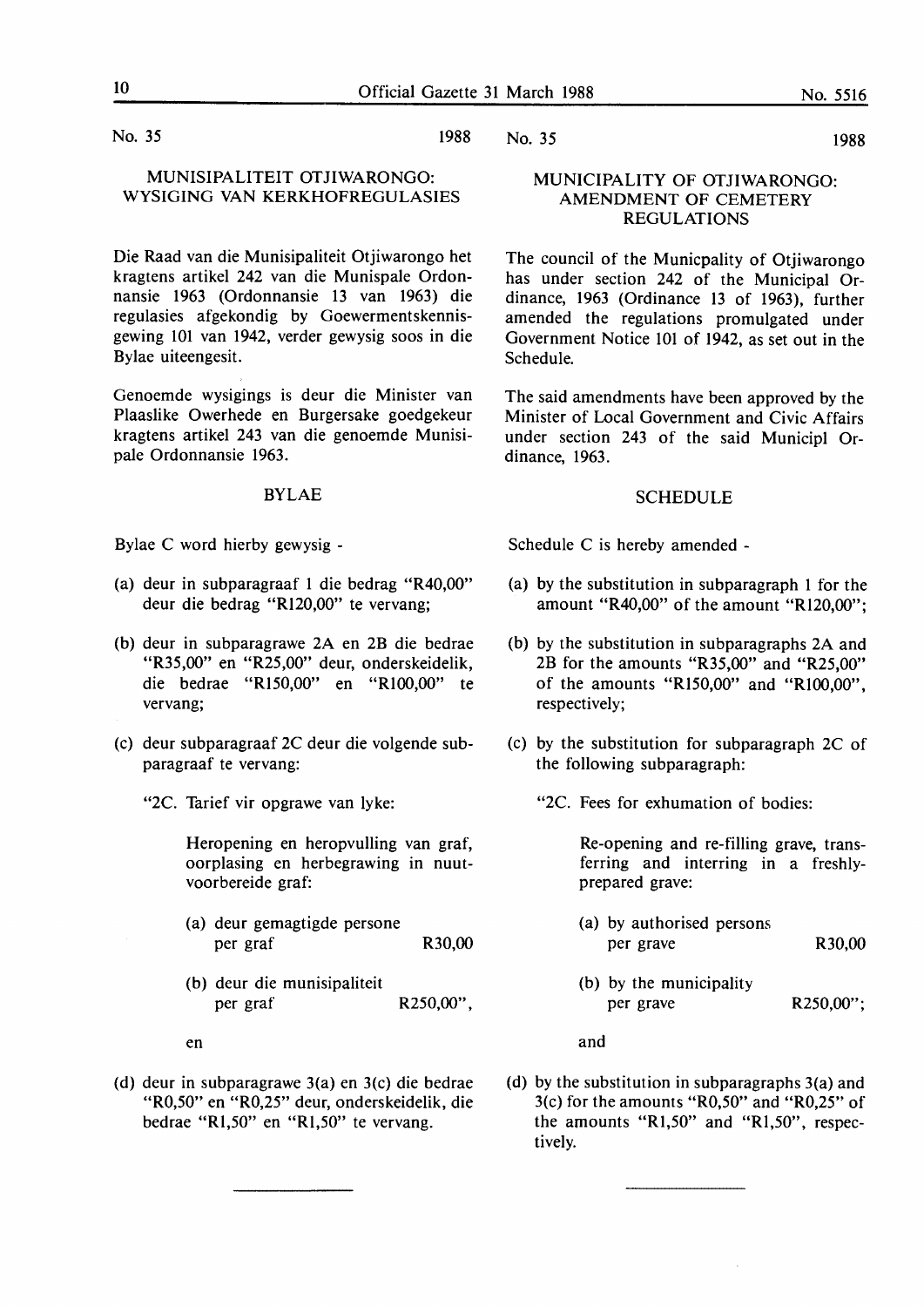No. 36 1988

**A. KALKFELD** 

## No. 36 1988

### RAAD VIR BUITESTEDELIKE ONTWIKKELING

### KENNISGEWING

### EIENDOMSBELASTING UITSTAANDE VYF-JAAR EN LANGER

Kennis geskied hiermee aan die ondergemelde geregistreerde erfeienaars of hul opvolgers in titel, dat die ondergenoemde erwe geleë in buitestedelike gebiede, kragtens regulasie 6(1) van die Raad se Regulasies op Eiendomsbelasting, verkoop sal word ter verhaling van agterstallige eiendomsbelasting en rente, indien u nalaat om dit te betaal binne **ORIE MAANDE** vanaf datum van laaste publikasie hiervan.

### PERI-URBAN DEVELOPMENT BOARD

### **NOTICE**

 $\mathbb{R}$ 

### RATES AND TAXES OUTSTANDING FIVE **YEARS AND LONGER**

Notice is hereby given to the following registered owners or their succesors in title that the undermentioned properties in the Peri-Urbun areas, in terms of regulation 6(1) of the Board's Regulations on Rates, will be sold to recover arrear rates and interest, should it not to be paid within THREE MONTHS from the date of the last publication hereof.

### A. KALKFELD

| <b>GEREGISTREERDE</b><br><b>EIENAARS</b> | <b>ERFNOMMERS</b> | <b>REGISTERED</b><br><b>OWNERS</b> | ERF NO       |
|------------------------------------------|-------------------|------------------------------------|--------------|
| C.E.J. Schneider                         | 89                | C.E.J. Schneider                   | 89           |
| J.H. Grobler                             | 184               | J.H. Grobler                       | 184          |
| K. Samp                                  | 199               | K. Samp                            | 199          |
| K. Samp                                  | 200               | K. Samp                            | 200          |
| K. Samp                                  | 201               | K. Samp                            | 201          |
| H. Jank                                  | 219               | H. Jank                            | 219          |
| B. KALKRAND                              |                   | B. KALKRAND                        |              |
| <b>GEREGISTREERDE</b><br><b>EIENAAR</b>  | <b>ERFNOMMERS</b> | <b>REGISTERED</b><br><b>OWNER</b>  | ERF NO       |
| J.A.J. van Zyl                           | 119               | J.A.J. van Zyl                     | 119          |
| C. KAMANJAB                              |                   | C. KAMANJAB                        |              |
| <b>GEREGISTREERDE</b><br><b>EIENAARS</b> | <b>ERFNOMMERS</b> | <b>REGISTERED</b><br><b>OWNER</b>  | ERF NO       |
| Odendalia Trust (Pty) Ltd                | -1                | Odendalia Trust (Pty) Ltd          | $\mathbf{I}$ |
| Odendalia Trust (Pty) Ltd                | 48                | Odendalia Trust (Pty) Ltd          | 48           |
| J.M. van Rensburg                        | 55                | J.M. van Rensburg                  | 55           |
| J.M. van Rensburg                        | 56                | J.M. van Rensburg                  | 56           |
| Odendalia Trust (Pty) Ltd                | 68                | Odendalia Trust (Pty) Ltd          | 68           |
| Odendalia Trust (Pty) Ltd                | 69                | Odendalia Trust (Pty) Ltd          | 69           |
| Odendalia Trust (Pty) Ltd                | 135               | Odendalia Trust (Pty) Ltd          | 135          |